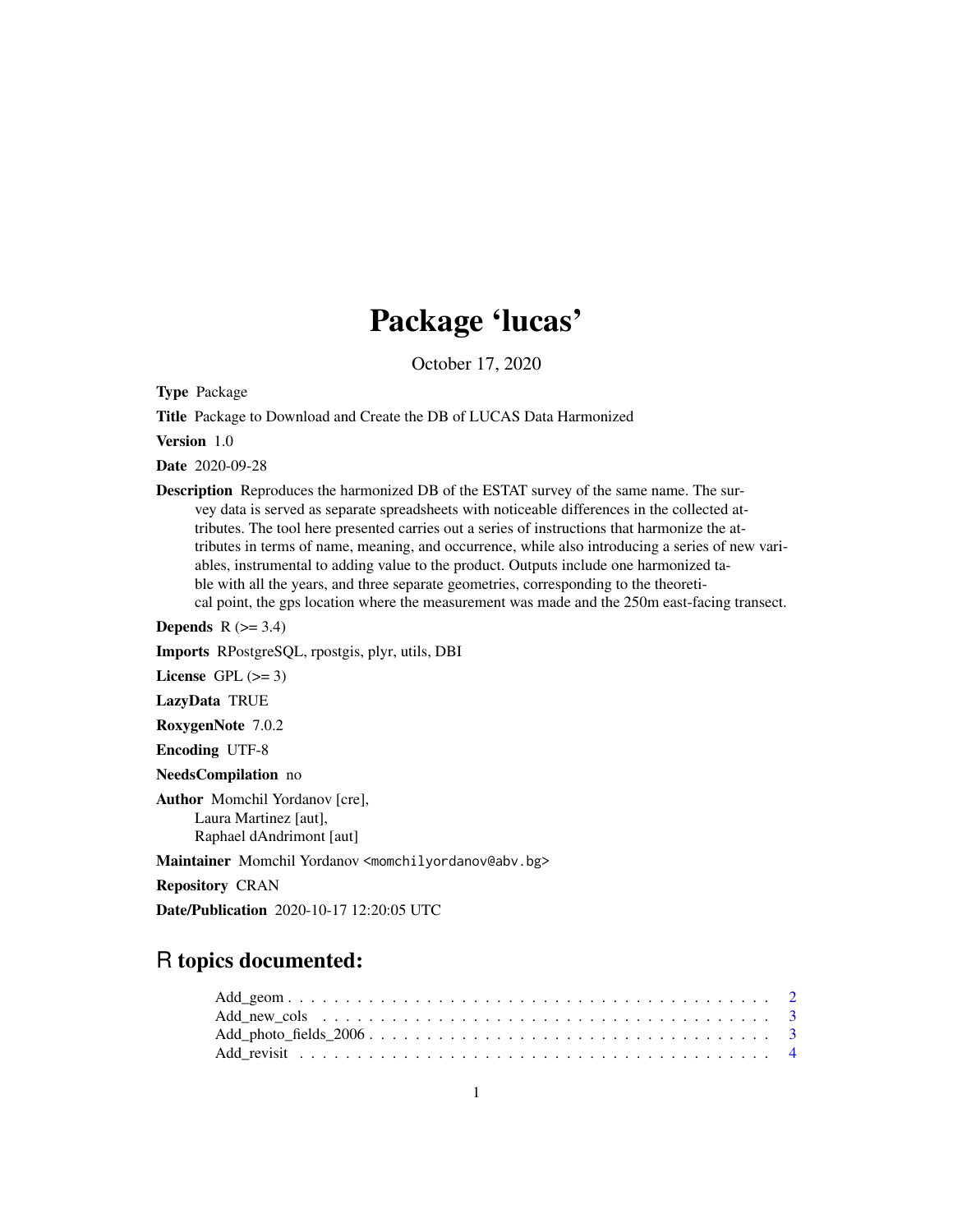<span id="page-1-0"></span>

|       | -6                        |
|-------|---------------------------|
|       |                           |
|       | $\overline{\phantom{0}}8$ |
|       |                           |
|       | - 9                       |
|       |                           |
|       |                           |
|       |                           |
|       |                           |
|       |                           |
|       |                           |
|       |                           |
|       |                           |
|       |                           |
|       |                           |
|       |                           |
|       |                           |
| Index | 18                        |

Add\_geom *Add geometries and calculated distance*

#### Description

Add geometries to lucas harmonized table: - location of theoretical point(th\_geom) from fields th\_long, the\_lat - location of lucas survey (gps\_geom) from fields gps\_long, gps\_lat - lucas transect geometr (trans\_geom) from fields gps\_long, gps\_lat - distance between theoretical and survey point (th\_gps\_dist)

# Usage

Add\_geom(con, save\_dir)

# Arguments

| con      | Connection to db                    |
|----------|-------------------------------------|
| save_dir | Dirrectory where to save geometries |

# See Also

To create the conection please see [Connect\\_to\\_db](#page-5-1)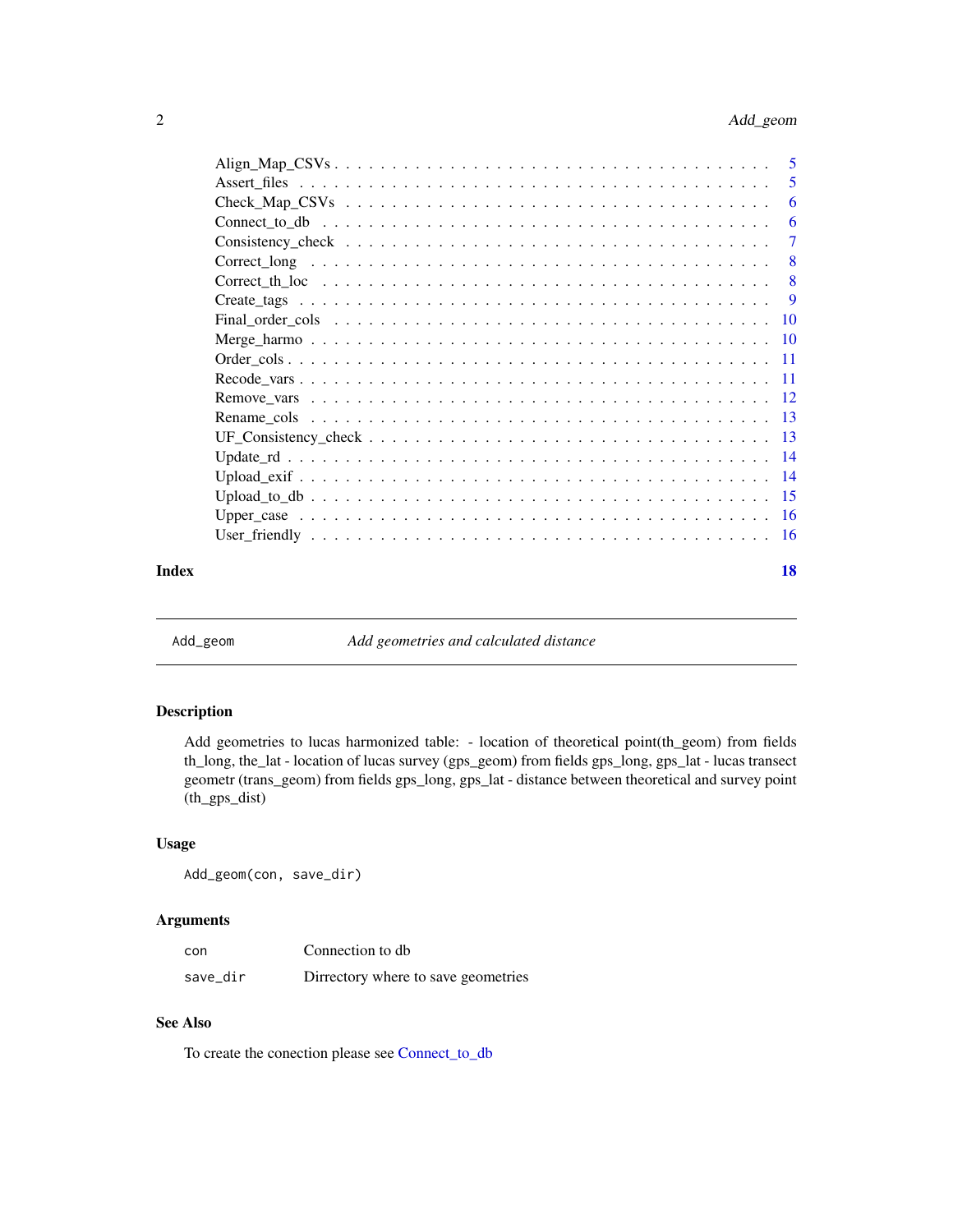# <span id="page-2-0"></span>Add\_new\_cols 3

#### Examples

## Not run: Add\_geom(con) ## End(Not run)

Add\_new\_cols *Add new columns to tables*

#### Description

Adds new columns to all table that will be necessary for when tables are merged. Includes letter group - first level of LUCAS land cover/land use classification system year - year of survey file\_path\_gisco\_n/s/e/w/p - file path to full HD images on ESTAT GISCO cloud service for North, South, East, West, and Point images

## Usage

Add\_new\_cols(con, years)

#### Arguments

| con   | Connection to db                         |
|-------|------------------------------------------|
| years | Numeric vector of years to be harmonised |

#### See Also

To create the conection please see [Connect\\_to\\_db](#page-5-1)

#### Examples

```
## Not run:
Add_new_cols(con, c(2006, 2009, 2012, 2015, 2018))
## End(Not run)
```
Add\_photo\_fields\_2006 *Add photo fields 2006*

#### Description

Add photo fields 2006 Add missing columns

#### Usage

Add\_photo\_fields\_2006(con)

Add\_missing\_cols(con, years)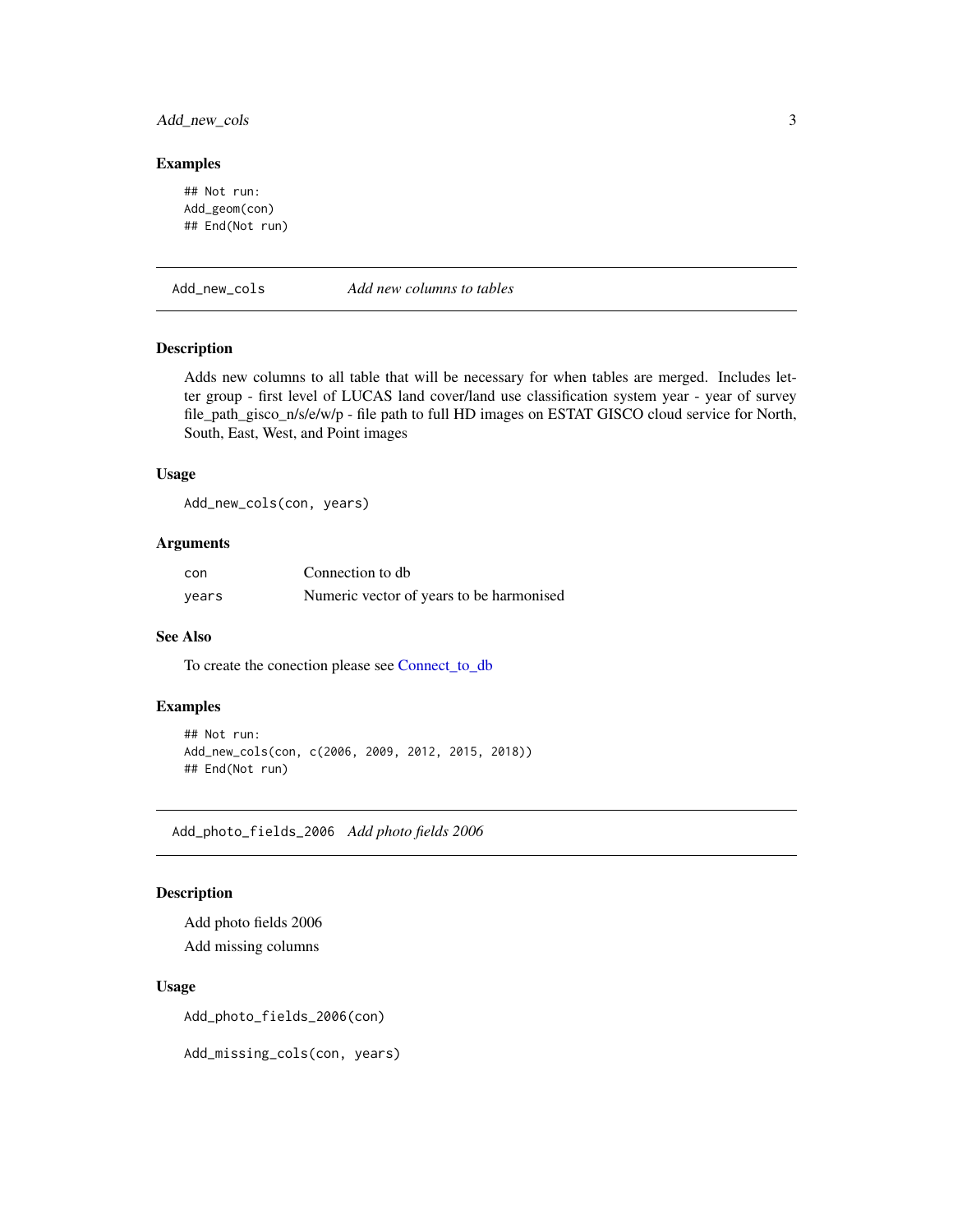## <span id="page-3-0"></span>Arguments

| con   | Connection to database                   |
|-------|------------------------------------------|
| years | Numeric vector of years to be harmonised |

# Functions

- Add\_photo\_fields\_2006: missing columns photo\_n/e/s/w in 2006 data from the information of the exif DB
- Add\_missing\_cols: missing columns to all tables before merge

## See Also

To create the conection please see [Connect\\_to\\_db](#page-5-1) To create the conection please see [Connect\\_to\\_db](#page-5-1)

# Examples

```
## Not run:
Add_photo_fields_2006n(con)
## End(Not run)
## Not run:
Add_missing_cols(con, c(2006, 2009, 2012, 2015, 2018))
## End(Not run)
```
Add\_revisit *Add revisit column*

# Description

Adds revisit column to lucas harmonized table to show the number of times between the years when the point was revisited.

#### Usage

Add\_revisit(con)

#### Arguments

con Connection to db

### See Also

To create the conection please see [Connect\\_to\\_db](#page-5-1)

```
## Not run:
Add_revisit(con)
## End(Not run)
```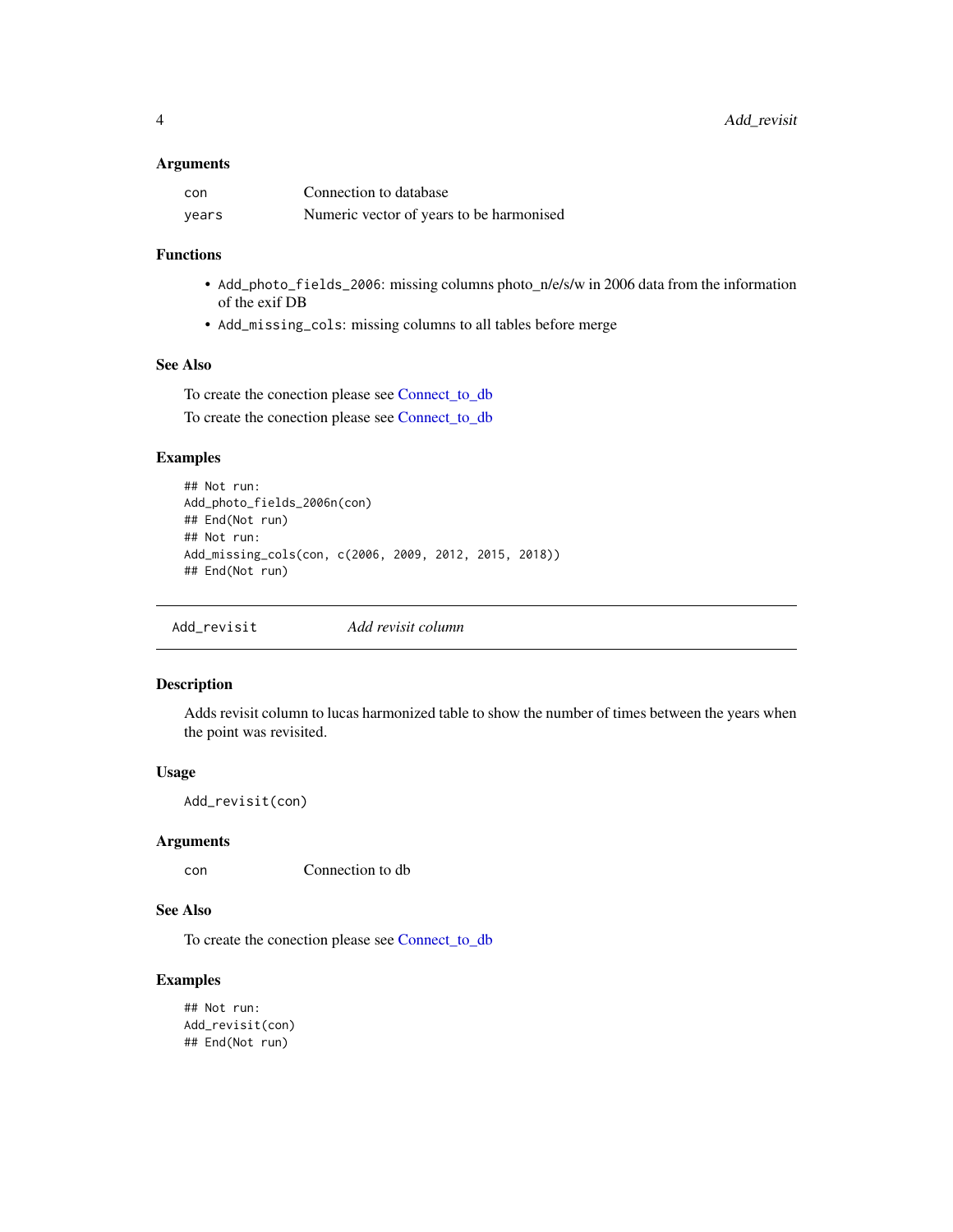<span id="page-4-0"></span>Align\_Map\_CSVs *Align mapping CSVs*

#### Description

Corrects any typo, spelling mistake, or spelling difference in the user-created mapping CSVs, used to generate labels in subsequent User\_friendly() function by alligning them to the mapping CSV of the latest survey.

#### Usage

Align\_Map\_CSVs(mapp\_csv\_folder, years)

#### Arguments

mapp\_csv\_folder

|       | Directory where mapping files are stored |
|-------|------------------------------------------|
| years | Numeric vector of years to be harmonised |

# See Also

To create the conection please see [Connect\\_to\\_db](#page-5-1)

#### Examples

```
## Not run:
Align_Map_CSVs('/data/LUCAS_harmo/data/mappings', c(2006, 2009, 2012, 2015, 2018))
## End(Not run)
```
<span id="page-4-1"></span>Assert\_files *Assert files*

# Description

Check that the user has downoad all the files needed

# Usage

```
Assert_files(data_dir)
```
# Arguments

data\_dir Character. Folder where you saved all the micro data downloaded from EURO-**STAT** 

# Value

Nothing if OK error if failed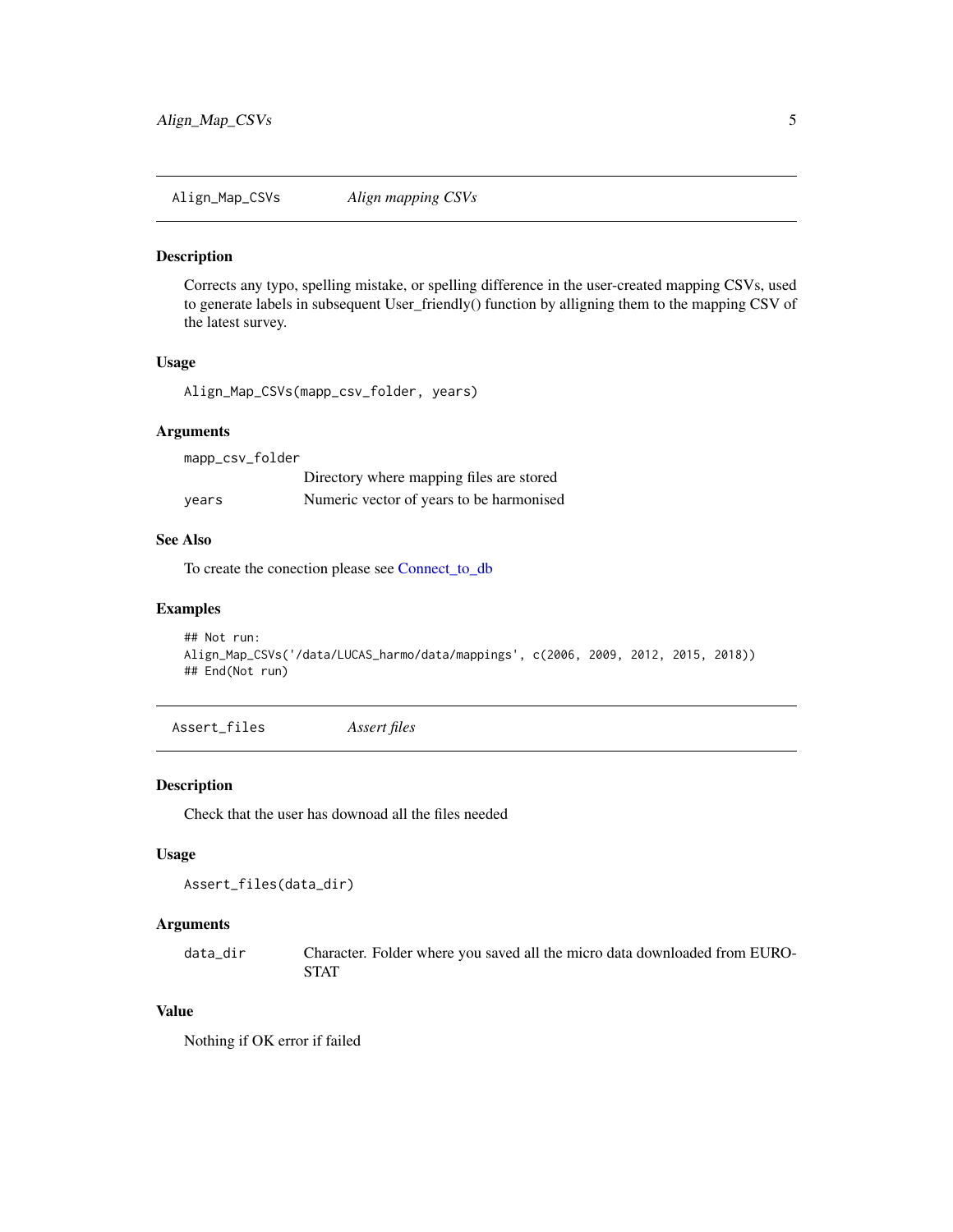<span id="page-5-0"></span>

# Description

Consistency check for Allign\_map\_CSVs function and creation of a new document with the explicit legends documented in document C3 (Classification) from LUCAS surveys.

#### Usage

Check\_Map\_CSVs(mapp\_csv\_folder, years, save\_dir)

# Arguments

| mapp_csv_folder |                                                                                                                                               |
|-----------------|-----------------------------------------------------------------------------------------------------------------------------------------------|
|                 | Directory where mapping files are stored                                                                                                      |
| vears           | Numeric vector of years to be harmonised                                                                                                      |
| save_dir        | Directory where new C3 legends will be saved. Idealy (for consistency's sake)<br>this directory should be the support_dir from main.R script. |

# See Also

To create the conection please see [Connect\\_to\\_db](#page-5-1)

<span id="page-5-1"></span>

|--|

# Description

connect to the db where you want to upload all LUCAS points

# Usage

```
Connect_to_db(user, host, port, password, dbname)
```
# Arguments

| user     | Character. User of the database          |
|----------|------------------------------------------|
| host     | Character. Host of the DB                |
| port     | Integer. Port to connect to usually 5432 |
| password | Character. Password to access to the DB  |
| dbname   | Character                                |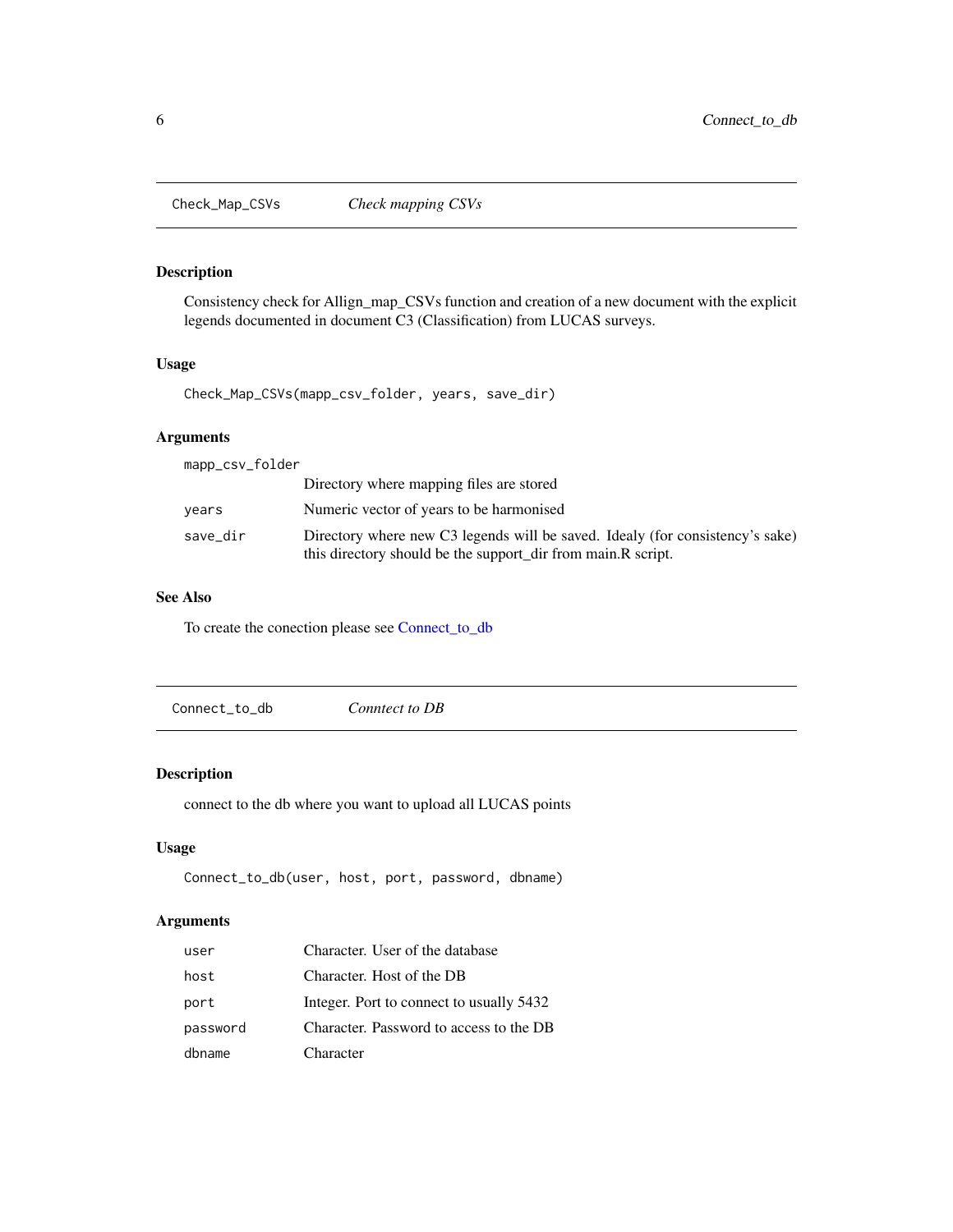<span id="page-6-0"></span>Consistency\_check 7

# Value

conection to the db

#### Examples

```
## Not run:
con <- Connect_to_db("andrrap", "localhost", 5432,"andrrap","andrrap")
con <- Connect_to_db("martlur", "/var/run/postgresql", 5432,"martlur","postgres")
con <- Connect_to_db("postgres", "172.15.0.10", 5432,"test","postgres")
## End(Not run)
```
Consistency\_check *Consistency checks*

# Description

Perform consistency checks on newly created tables to ensure conformity in terms of column order and data types

### Usage

Consistency\_check(con, years, manChangedVars)

# Arguments

| con   | Connection to db                                                                                                                                                   |
|-------|--------------------------------------------------------------------------------------------------------------------------------------------------------------------|
| years | Numeric vector of years to be harmonised                                                                                                                           |
|       | manChangedVars File path to csy of attributes and relevant years to which manual manipulation<br>has been done and thus cannot clear a consistency of values check |

# See Also

To create the conection please see [Connect\\_to\\_db](#page-5-1)

```
## Not run:
Consistency_check(con, c(2006, 2009, 2012, 2015, 2018))
## End(Not run)
```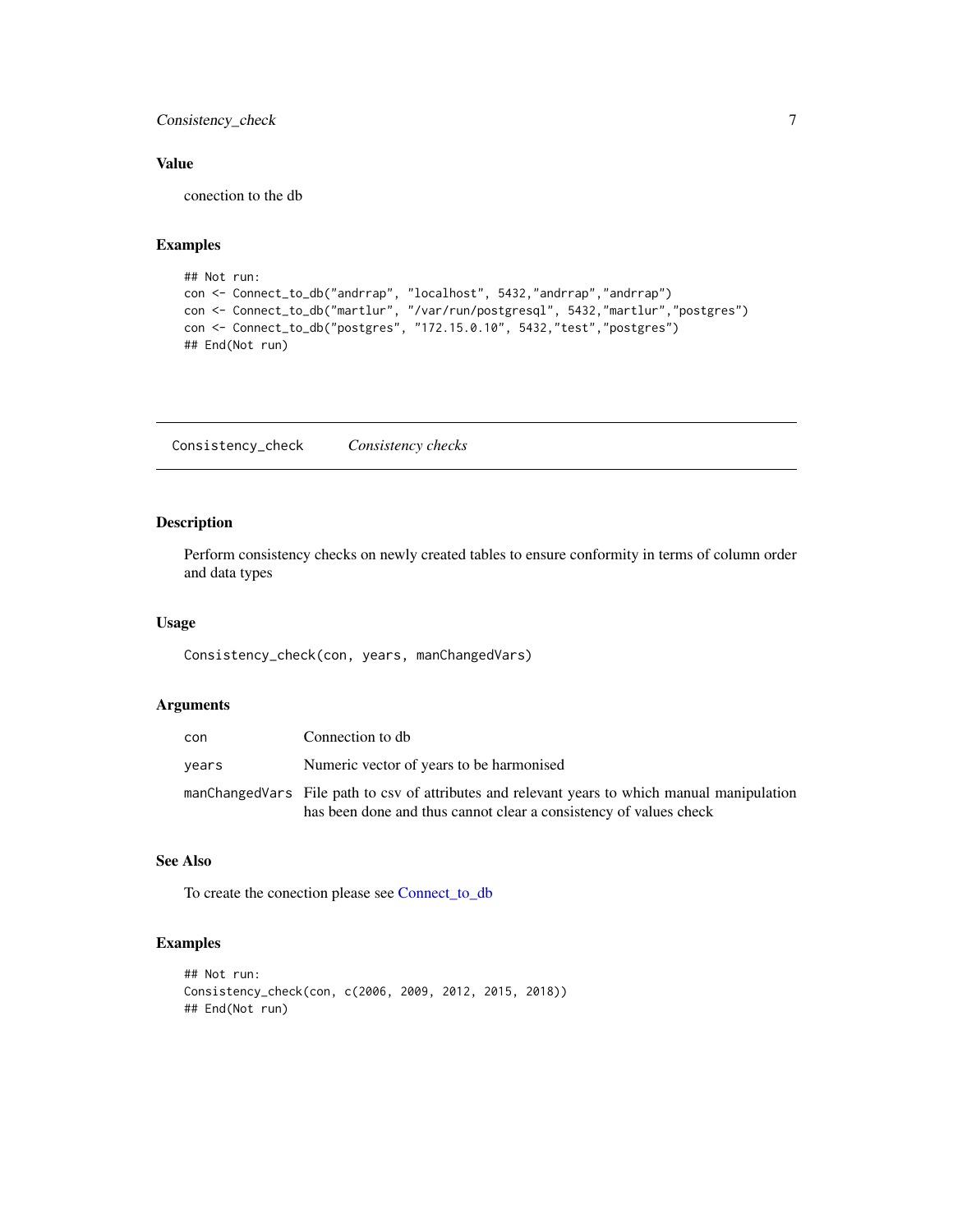<span id="page-7-0"></span>

# Description

Harmonize long values in all tables

# Usage

Correct\_long(lucas2009)

# Arguments

lucas2009 Dataframe with the 2009 data

# Functions

• Correct\_long: the long values of 2009 data by applying th\_ew to th\_long and erase this column

#### See Also

To create the conection please see [Connect\\_to\\_db](#page-5-1)

# Examples

## Not run: Correct\_long(con) ## End(Not run)

Correct\_th\_loc *Correct theoretical long lat*

# Description

Applying a correction of the values of columns th\_long and th\_lat according to the latest LUCAS grid

### Usage

Correct\_th\_loc(con, lucas\_grid)

# Arguments

| con        | Connection to db                                   |
|------------|----------------------------------------------------|
| lucas_grid | File path to the csv file of the latest LUCAS grid |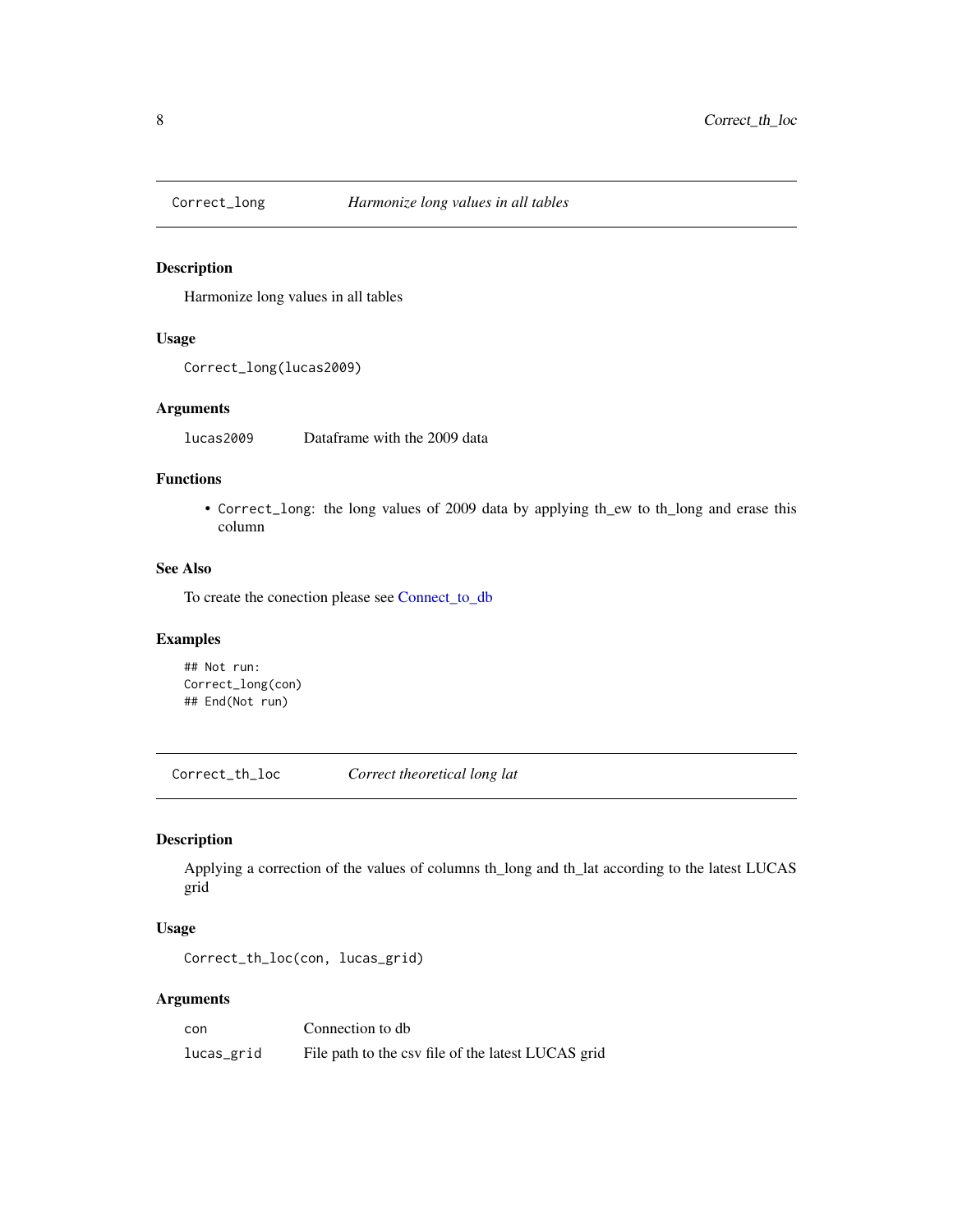# <span id="page-8-0"></span>Create\_tags 9

# See Also

To create the conection please see [Connect\\_to\\_db](#page-5-1)

# Examples

## Not run: Correct\_th\_loc(con, lucas\_grid) ## End(Not run)

# Create\_tags *Create tags for harmonized table*

# Description

Create database tags (primary key), index, and spatial index and a new id column for the harmonized table

#### Usage

Create\_tags(con)

### Arguments

con Connection to db

# See Also

To create the conection please see [Connect\\_to\\_db](#page-5-1)

# Examples

## Not run: Create\_tags(con) ## End(Not run)de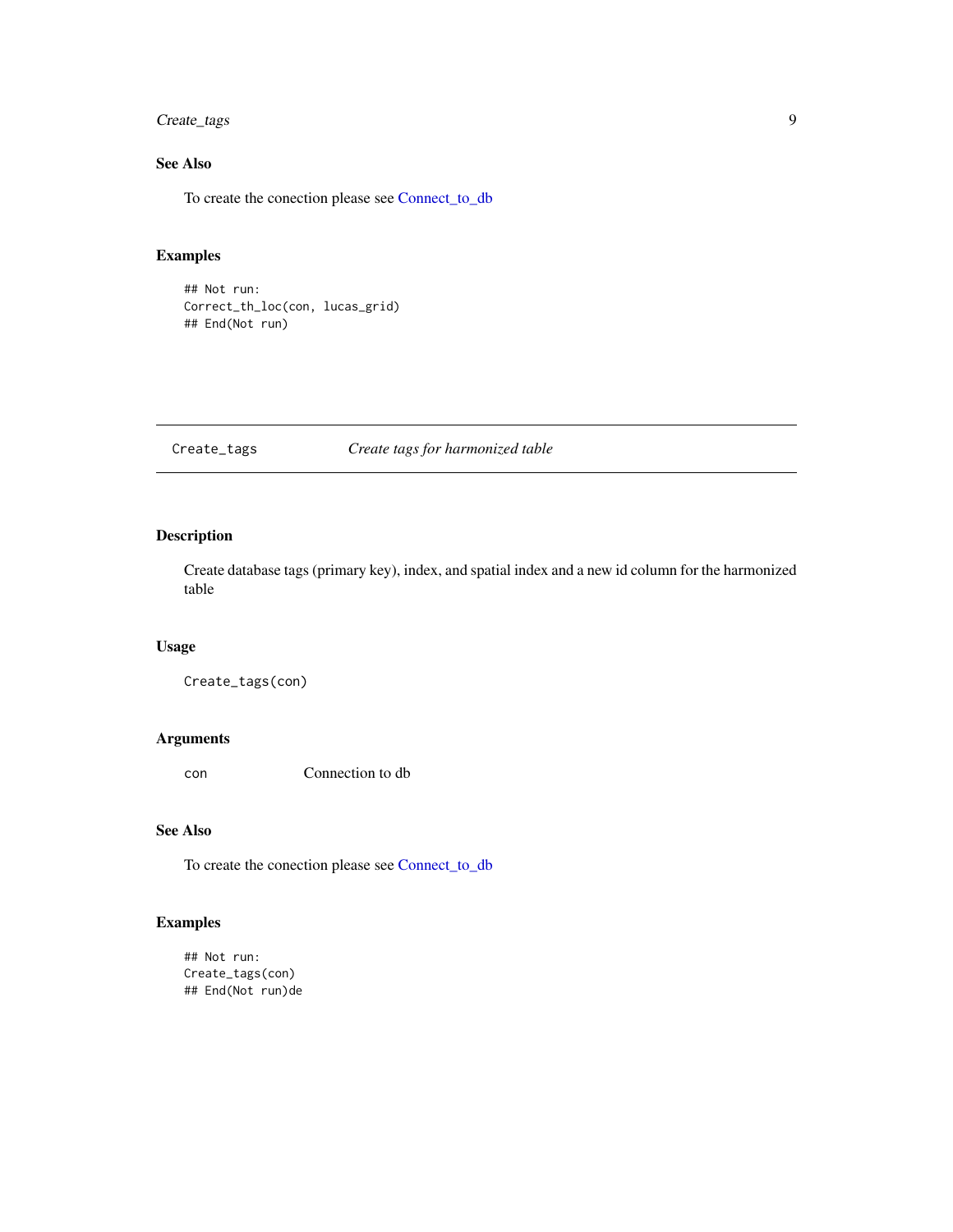<span id="page-9-0"></span>Final\_order\_cols *Final column order*

# Description

Re-order columns of final tables

#### Usage

Final\_order\_cols(con)

### Arguments

con Connection to db

#### See Also

To create the conection please see [Connect\\_to\\_db](#page-5-1)

# Examples

```
## Not run:
Final_order_cols(con)
## End(Not run)
```
Merge\_harmo *Merge all tables*

# Description

Merge all tables into a single harmonized version containing all years and change to relevant data type, as mapped in the record descriptor

#### Usage

Merge\_harmo(con, rd)

#### Arguments

| con | Connection to db                |
|-----|---------------------------------|
| rd  | Record descriptor in CSV format |

# See Also

To create the conection please see [Connect\\_to\\_db](#page-5-1)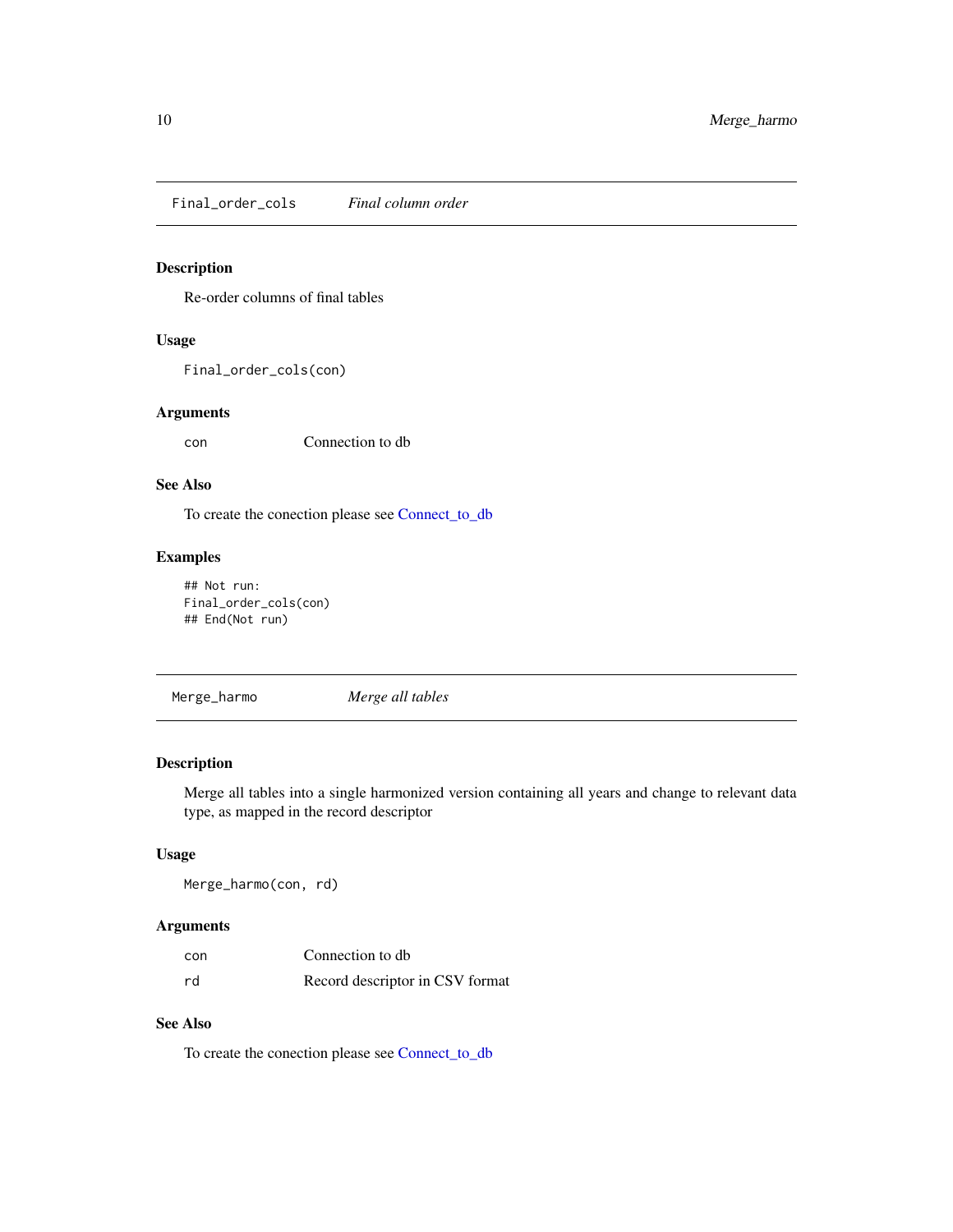# <span id="page-10-0"></span>Order\_cols 11

# Examples

```
## Not run:
Merge_harmo(con, '/data/LUCAS_harmo/data/supportDocs/LUCAS_harmo_RD.csv')
## End(Not run)
```
Order\_cols *Change column order*

# **Description**

Changes order of columns to fit the last survey (2018) and set all column data type to character varying in order to prepare for merge

# Usage

Order\_cols(con, years)

# Arguments

| con   | Connection to db                         |
|-------|------------------------------------------|
| years | Numeric vector of years to be harmonised |

### See Also

To create the conection please see [Connect\\_to\\_db](#page-5-1)

# Examples

```
## Not run:
Order_cols(con, c(2006, 2009, 2012, 2015))
## End(Not run)
```
Recode\_vars *Update values to fit 2018*

### Description

Updates values in all tables to fit the last survey (2018) in terms of the coding of different variables; update is based on pre-made mappings

#### Usage

```
Recode_vars(con, csv, years, nonHarmonizeableVars)
```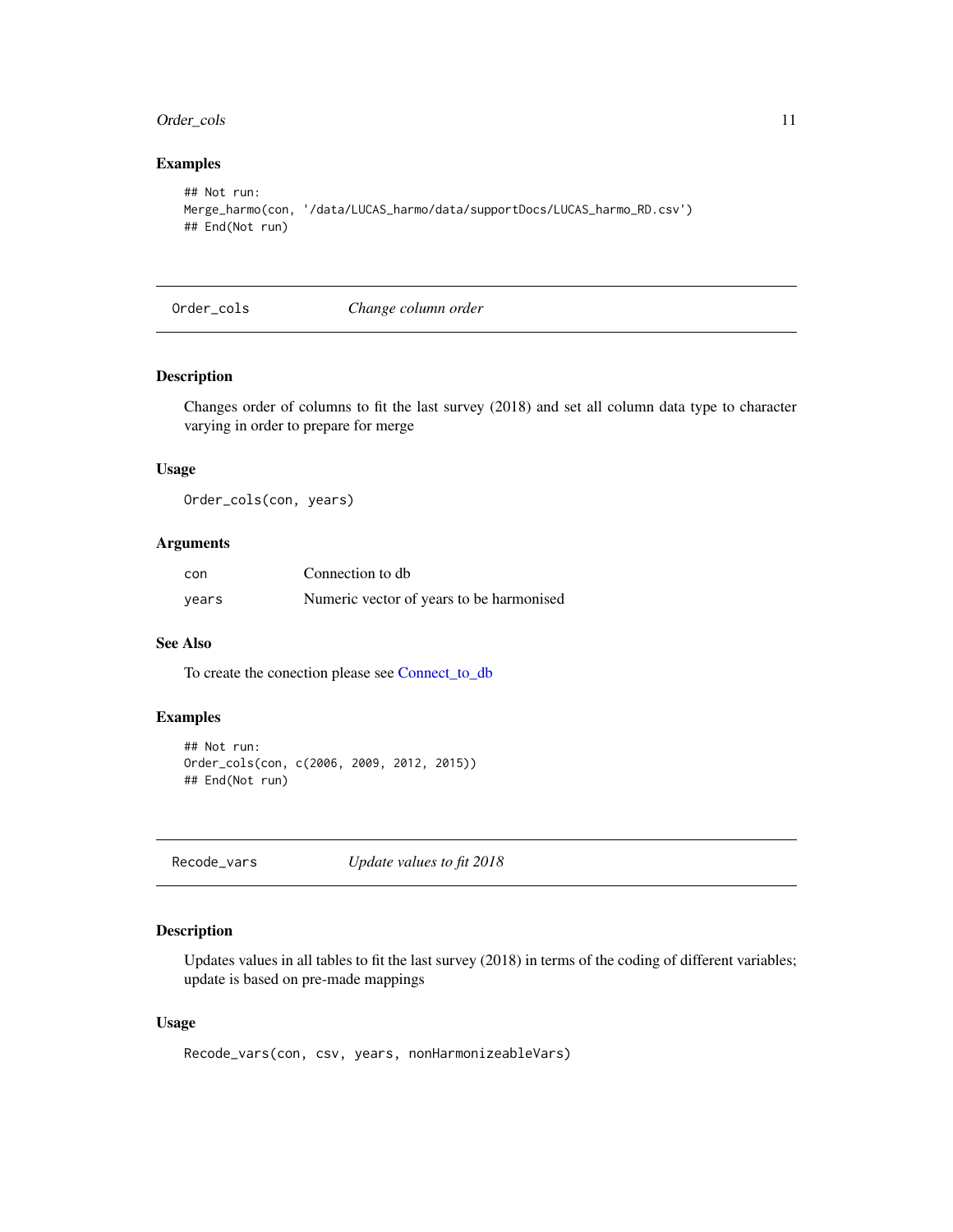# <span id="page-11-0"></span>Arguments

| con                  | Connection to db                                                                                                                                                                                                                                                                                                                                                              |
|----------------------|-------------------------------------------------------------------------------------------------------------------------------------------------------------------------------------------------------------------------------------------------------------------------------------------------------------------------------------------------------------------------------|
| CSV                  | CSV file that holds the pre-prepared variable mappings                                                                                                                                                                                                                                                                                                                        |
| years                | Numeric vector of years to be harmonised                                                                                                                                                                                                                                                                                                                                      |
| nonHarmonizeableVars |                                                                                                                                                                                                                                                                                                                                                                               |
|                      | Characer vector of variables that cannot be harmonized between the years. These<br>pertain to the variables which have been collected at the earlier stages (before<br>2018) of survey as ordered categorical variables, and at later stages (at and later<br>than $(?)$ 2018) - as discrete numbers. Such attributes are $lc1/2$ perc, $lu1/2$ perc<br>and soil_stones_perc. |

#### See Also

To create the conection please see [Connect\\_to\\_db](#page-5-1)

# Examples

```
## Not run:
Recode_vars(con, '/data/LUCAS_harmo/data/mappings/RecodeVars.csv', c(2006, 2009, 2012, 2015, 2018))
## End(Not run)
```
Remove\_vars *Remove unwanted columns*

# Description

Removes unwanted columns as specified by user

# Usage

```
Remove_vars(con, vars)
```
# Arguments

| con  | Connection to db                                           |
|------|------------------------------------------------------------|
| vars | Character vector of variables, specified by name to remove |

# See Also

To create the conection please see [Connect\\_to\\_db](#page-5-1)

```
## Not run:
Remove_vars(con, vars)
## End(Not run)
```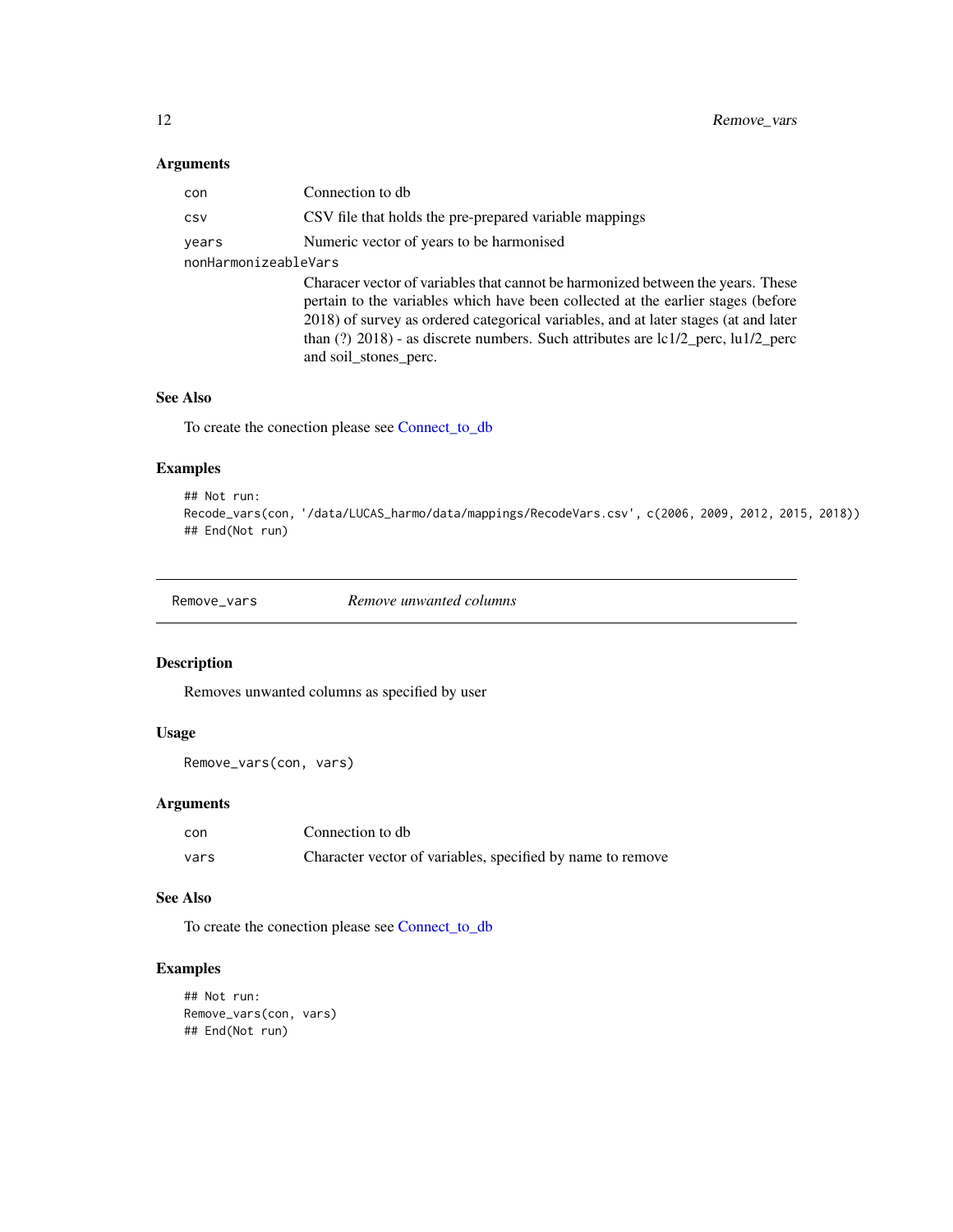<span id="page-12-0"></span>

#### Description

Columns with different names between the surveys must be made to fit the last survey before merge

# Usage

```
Rename_cols(con, csv)
```
## Arguments

| con | Connection the database                         |
|-----|-------------------------------------------------|
| CSV | CSV file with the relevant column name mappings |

# See Also

To create the conection please see [Connect\\_to\\_db](#page-5-1)

# Examples

```
## Not run:
Rename_cols(con, '/data/LUCAS_harmo/data/mappings/columnRename.csv')
## End(Not run)
```
UF\_Consistency\_check *User-friendly consistency check*

#### Description

Perform consistency checks on newly created UF fields to ensure conformity in terms of column order and data types

#### Usage

UF\_Consistency\_check(con)

## Arguments

con Connection to db

# See Also

To create the conection please see [Connect\\_to\\_db](#page-5-1)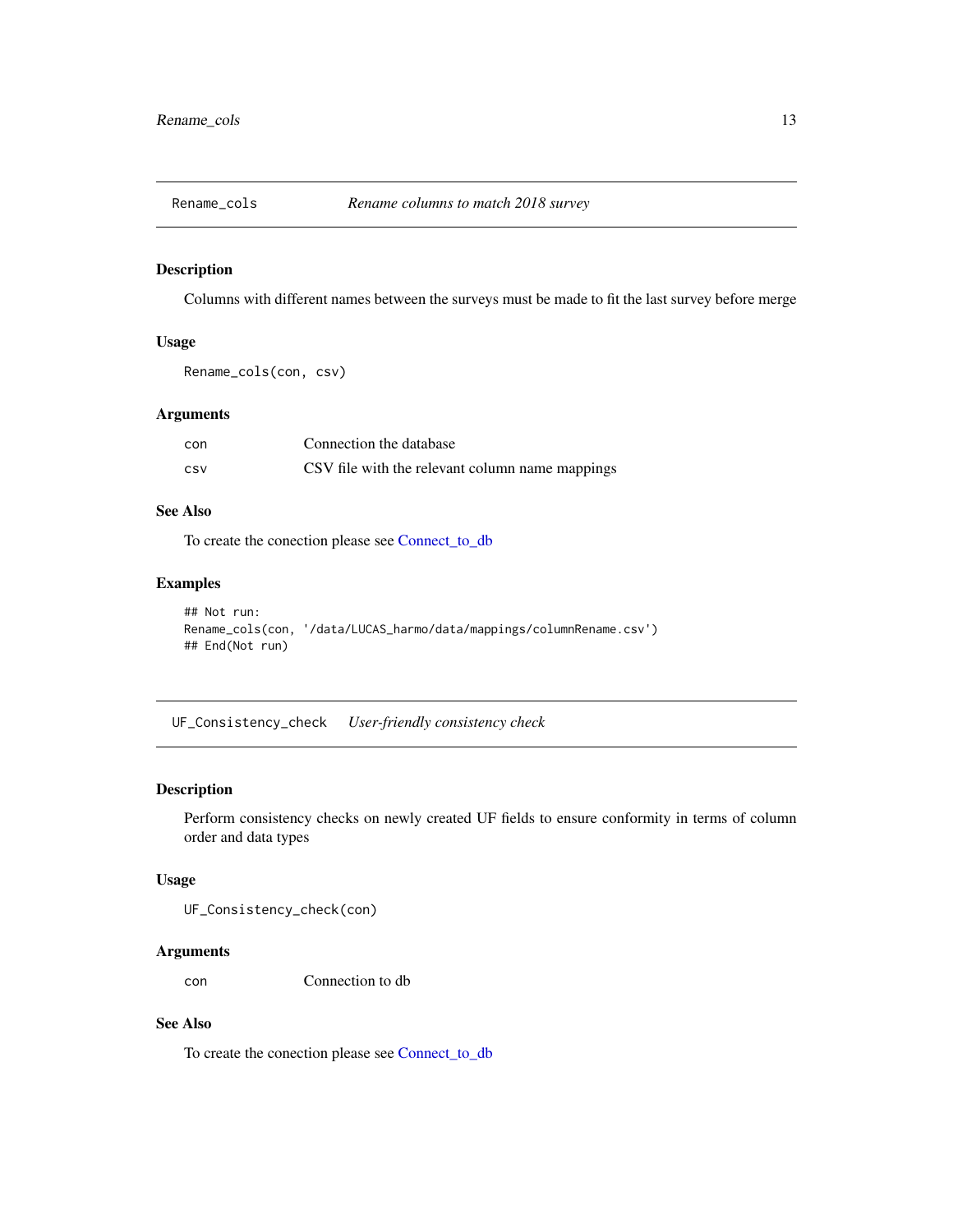# <span id="page-13-0"></span>Examples

```
## Not run:
UF_Consistency_check(con)
## End(Not run)
```
# Update\_rd *Update Record descriptor*

# Description

Updates Record descriptor by adding a field (year) showing the year for which the variable exists and removing variables listed in Remove\_vars function from RD

# Usage

Update\_rd(con, rd, years)

# Arguments

| con   | Connection to db                        |
|-------|-----------------------------------------|
| rd    | Path to record descriptor csv           |
| years | Character vector of the years of survey |

# See Also

To create the conection please see [Connect\\_to\\_db](#page-5-1)

# Examples

```
## Not run:
Update_rd(con, rd, years)
## End(Not run)
```
Upload\_exif *Upload\_exif*

# Description

Upload\_exif

# Usage

Upload\_exif(con, exif)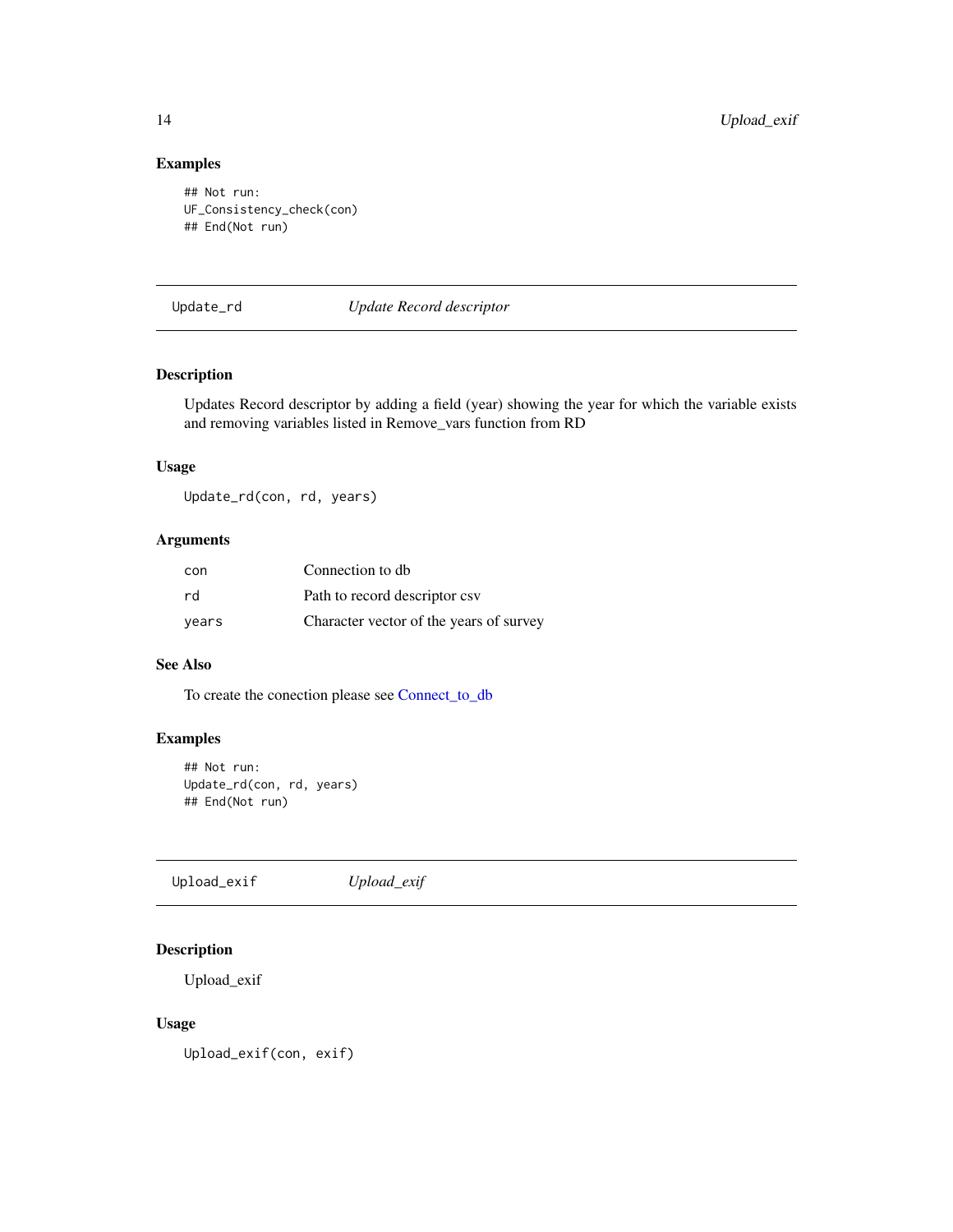# <span id="page-14-0"></span>Upload\_to\_db 15

#### **Arguments**

| con  | Connection to database                  |
|------|-----------------------------------------|
| exif | the actual EXIF cvs located in mappings |

#### Functions

• Upload\_exif: to DB the exif information of LUCAS

# See Also

To create the conection please see [Connect\\_to\\_db](#page-5-1)

#### Examples

## Not run: Add\_photo\_fields\_2006n(con) ## End(Not run)

Upload\_to\_db *Update csv to database*

#### Description

Upload to the DB all the 2009-2018 lucas csv downloaded from : [https://ec.europa.eu/eurosta](https://ec.europa.eu/eurostat/web/lucas/data/primary-data)t/ [web/lucas/data/primary-data](https://ec.europa.eu/eurostat/web/lucas/data/primary-data) there should be: EU\_2012\_20200213.CSV EU\_2018\_20200213.CSV OutScope\_2015\_20200225.CSV EU\_2009\_20200213.CSV EU\_2015\_20200225.CSV For 2006 it first combines them into one dataset for the entire year comprising of: BE\_2006\_0.xls CZ\_2006\_0.xls DE\_2006\_0.xls ES\_2006\_0.xls FR\_2006\_0.xls HU\_2006\_0.xls IT\_2006\_0.xls LU\_2006\_0.xls NL\_2006\_0.xls PL\_2006\_0.xls SK\_2006\_0.xls

# Usage

```
Upload_to_db(data_dir, con)
```
#### Arguments

| data dir | Character. Folder where you saved all the micro data downloaded from EURO-<br><b>STAT</b> |
|----------|-------------------------------------------------------------------------------------------|
| con      | PosGresSOLConnection Object.                                                              |

# Value

Boolean. True if the update to the DB worked FALSE otherwise

# See Also

To create the conection please see lucas]Connect\_to\_db To assert that you have the files [Assert\\_files](#page-4-1)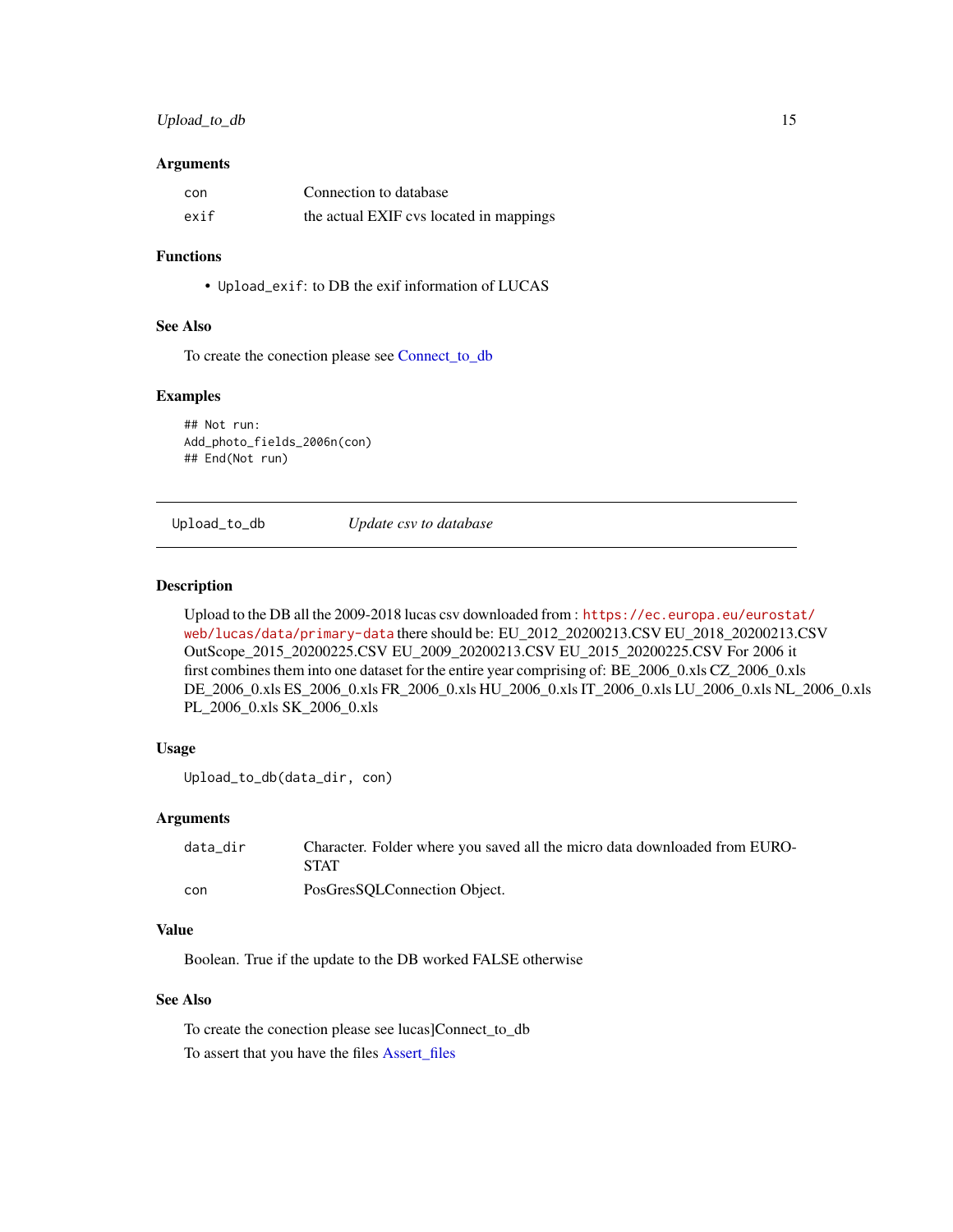# Examples

```
## Not run:
Upload_to_db('/data/LUCAS_harmo/data/input', con)
## End(Not run)
```
Upper\_case *Upper case columns*

# Description

Convert values in designated columns (lc1, lc1\_spec, lu1, lu1\_type, lc2, lc2\_spec, lu2, lu2\_type, cprn\_lc) to uppercase for consistency's sake

# Usage

Upper\_case(con, years)

# Arguments

| con   | Connection to db                         |
|-------|------------------------------------------|
| years | Numeric vector of years to be harmonised |

### See Also

To create the conection please see [Connect\\_to\\_db](#page-5-1)

# Examples

```
## Not run:
Upper_case(con,c(2009, 2012, 2015, 2018))
## End(Not run)
```
User\_friendly *User-friendly LUCAS harmonized*

# Description

Creates columns with labels for coded variables and decodes all variables where possible to explicit labels

#### Usage

User\_friendly(con, data\_dir, years)

<span id="page-15-0"></span>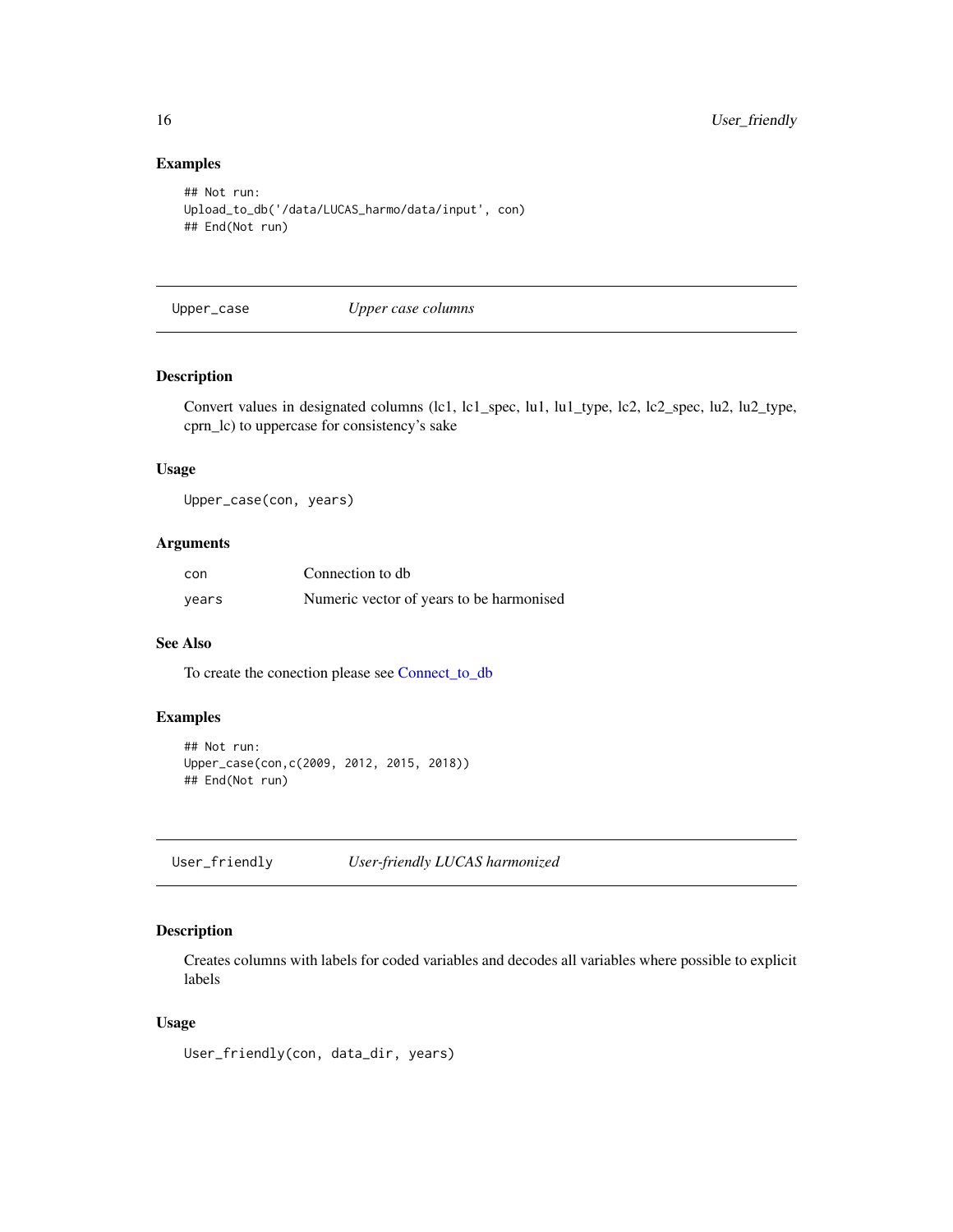# <span id="page-16-0"></span>User\_friendly 17

# Arguments

| con      | Connection to db                         |
|----------|------------------------------------------|
| data dir | Directory where files are stored         |
| vears    | Numeric vector of years to be harmonised |

# See Also

To create the conection please see [Connect\\_to\\_db](#page-5-1)

```
## Not run:
User_friendly(con, '/data/LUCAS_harmo/data/mappings', c(2006, 2009, 2012, 2015, 2018))
## End(Not run)
```